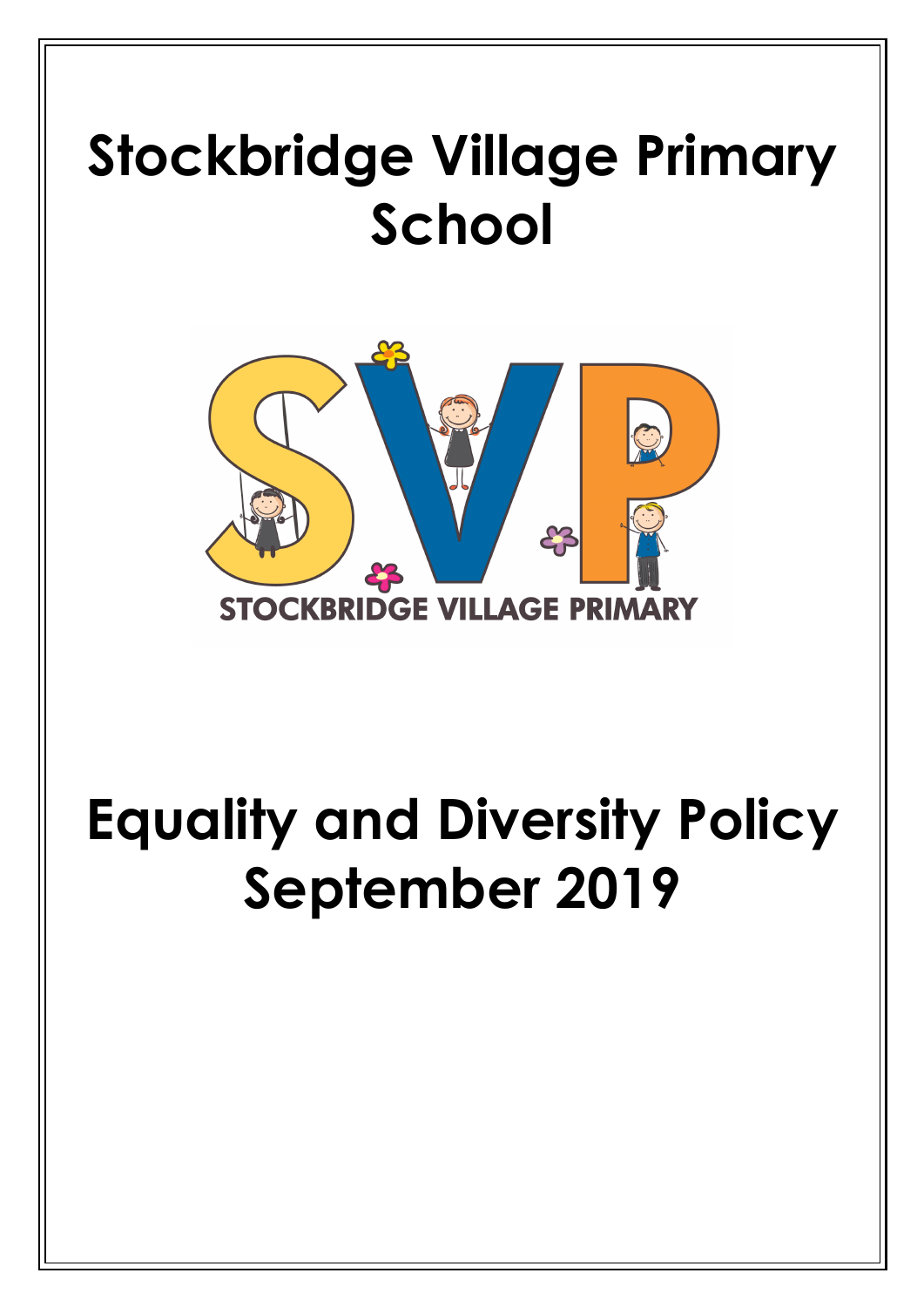

## **1. Context**

Stockbridge Village Primary School is a primary school with approximately 260 pupils on roll including nursery pupils. The proportion of pupils eligible for free school meals is well above average. The intake is predominantly White British with a few minority ethnic pupils. The percentage of pupils with special educational needs and/or disabilities is well above average.

The legal and local framework for this policy is:

- Race Relations Act 1976 (as amended in 2000)
- Disability Discrimination Act 1995 (as amended in 2005)
- Children Act 2004
- Equality Act 2006
- Education and Inspections Act 2006
- Duty to Promote Community Cohesion, Education and Inspections Act 2006
- Stockport Diversity and Equality Policy and Comprehensive Equality Scheme
- Equality Act 2010

## **2. Aims and Values**

Stockbridge Village Primary School is a welcoming school where everyone is valued highly and where tolerance, honesty, co-operation and mutual respect for others are fostered. We are committed to the development of the whole person within a supportive, secure and creative environment. A broad, balanced and appropriate curriculum provides equal opportunity for all pupils to maximise their potential regardless of disability, gender re-assignment, pregnancy and maternity, race, religion or belief, gender or sexual orientation. We endeavour to promote positive relationships with parents, governors and members of the wider community.

At Stockbridge Village Primary school we aim to promote equality and tackle any form of discrimination and actively promote harmonious relations in all areas of school life. We seek to remove any barriers to access, participation, progression, attainment and achievement. We take seriously our contribution towards community cohesion.

> *Special, Valuable People. Successful, Visionary and Proud.*

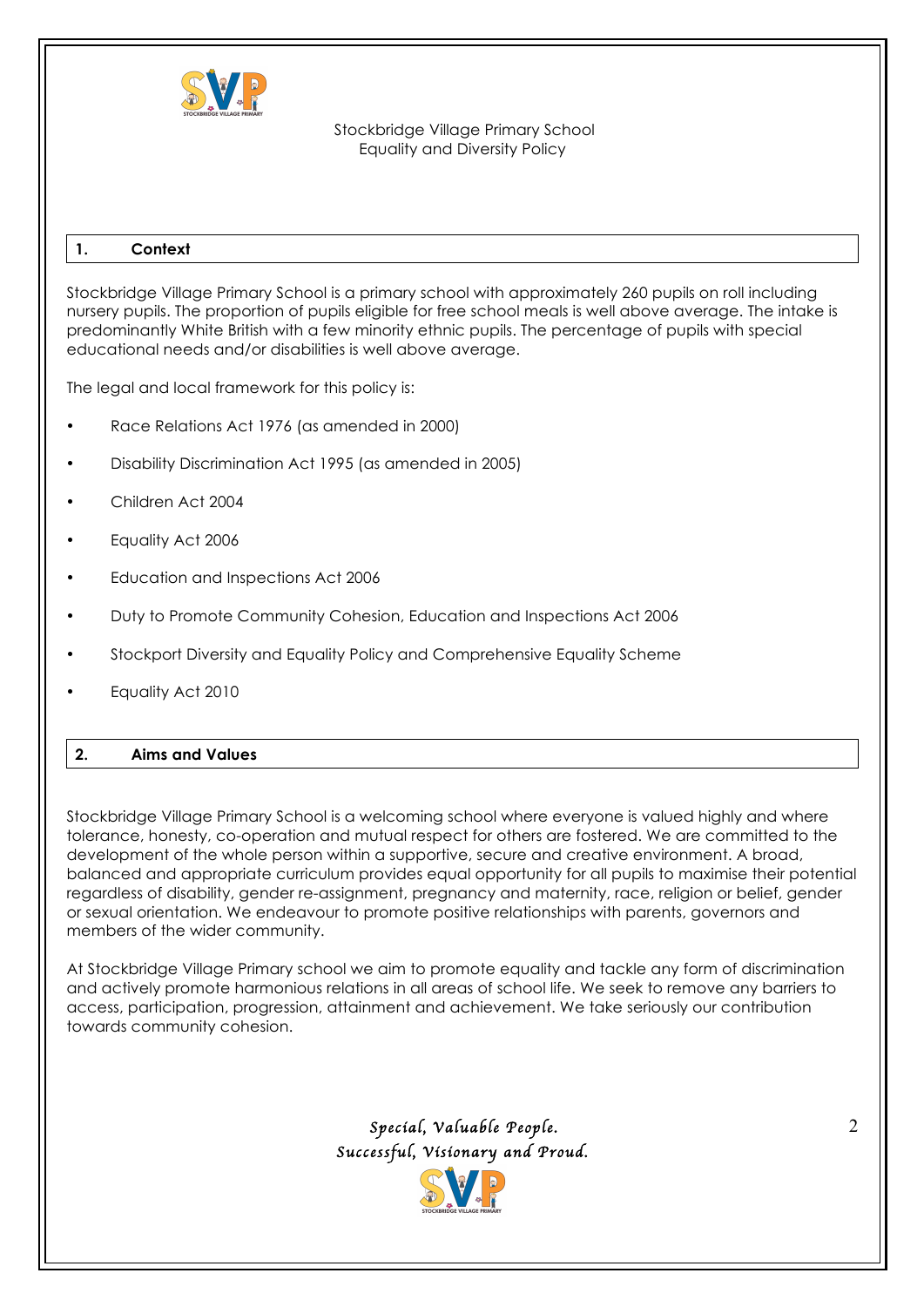

At Stockbridge Village Primary School we seek to:

- § Eliminate Discrimination
- § Advance Equality of Opportunity
- § Foster Good Relations

We aim to:

- provide a secure environment in which all our children can flourish and achieve.
- • provide a learning environment where all individuals see themselves reflected and feel a sense of belonging;
- prepare children for life in a diverse society in which children are able to see their place in the local, regional, national and international community;
- include and value the contribution of all families to our understanding of equality and diversity;
- provide positive non-stereotyping information about different groups of people regardless of protected characteristics under the law (disability, gender, race, sexual orientation, religion or belief, gender reassignment and pregnancy /maternity);
- plan systematically to improve our understanding and promotion of diversity;
- actively challenge discrimination and disadvantage;
- make inclusion a thread which runs through all our activities.

## **To achieve these aims we will:**

- involve stakeholders in the development, review, evaluation, and impact assessment of all relevant improvement plans, policies and procedures;
- publish and share our policies and impact assessments with the whole community;
- collect and analyse data to ensure all groups are progressing well and no group is subject to disadvantage;
- use all available information to set suitable learning challenges for all, respond to pupils' diverse needs and overcome any potential barriers to learning;
- ensure that the wider school curriculum makes explicit and implicit provision to promote and celebrate diversity;
- have high expectations of behaviour which demonstrates respect to others:
- ensure that all reasonable adjustments are made to ensure equality of opportunity;

 *Special, Valuable People. Successful, Visionary and Proud.* 

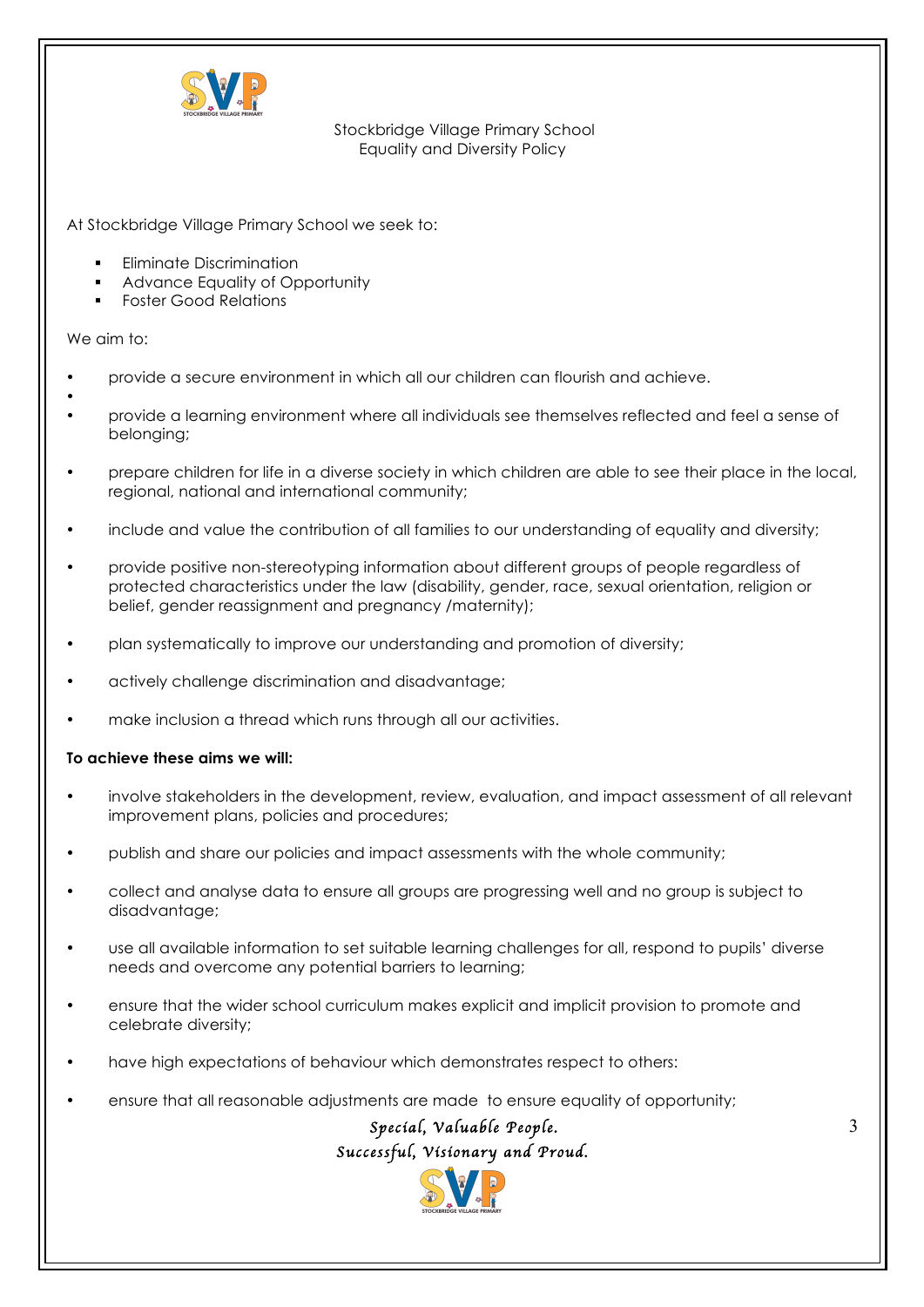

#### **3. Leadership, Management and Governance**

Stockbridge Village Primary School is committed to:

- being proactive in promoting good relationships and equality of opportunity across all aspects of school life and the wider community and eliminate any discrimination, harassment or discrimination;
- encouraging, supporting and enabling all pupils and staff to reach their potential and make a positive contribution;
- working in partnership with families, the local authority (LA) and the wider community to establish, promote and disseminate inclusive practice and tackle discrimination ensuring that our **Equality and Diversity Policy** is followed.

## **Responsibilities**

#### The Governing Body

It is the Governing Body's responsibility to:

- ensure that the school complies with equality legislation;
- meet requirements to publish measurable equality objectives;
- ensure that the school's policy and its procedures and strategies are carried out and monitored with appropriate impact assessments informing future plans;
- scrutinize the recording and reporting procedures at least annually;
- follow the LA's admissions policy, which is fair and equitable in its treatment of all groups;
- monitor attendance and take appropriate action where necessary;
- have equal opportunities in staff recruitment and professional development and membership of the Governing Body;
- provide information in appropriate, accessible formats;
- be involved in dealing with serious breaches of the policy;
- be pro-active in recruiting high-quality applicants from under-represented groups.

 *Special, Valuable People. Successful, Visionary and Proud.* 



4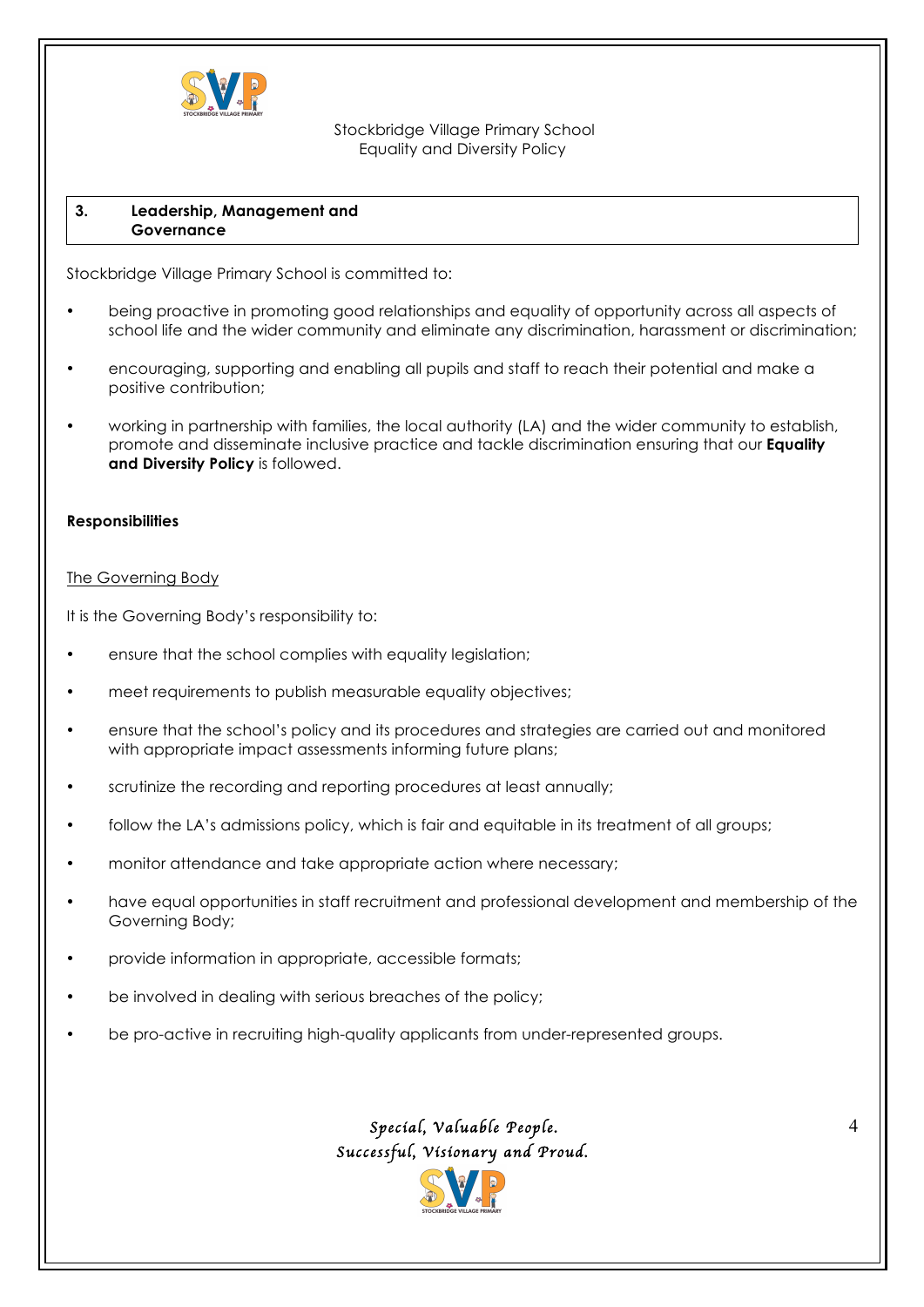

## The Headteacher

It is the headteacher's responsibility to:

- implement the policy and its strategies and procedures;
- ensure that all staff receive appropriate and relevant continuous professional development;
- actively challenge and take appropriate action in any cases of discriminatory practice;
- deal with any reported incidents of harassment or bullying in line with LA guidance;
- ensure that all visitors and contractors are aware of, and comply with, the school's equality and diversity policy;
- produce a report on progress for governors annually.

## All Staff

It is the responsibility of all staff to:

- be vigilant in all areas of the school for any type of harassment and bullying;
- deal effectively with all incidents from overt name-calling to the more subtle forms of victimisation caused by perceived differences;
- identify and challenge bias and stereotyping within the curriculum and in the school's culture;
- promote equality, and good relations and not discriminate on the grounds of any protected characteristics;
- promote an inclusive curriculum and whole school ethos which reflects our diverse society;
- •
- keep up to date with equality legislation, development and issues by attending relevant training and accessing information from appropriate sources.

## Breaches of the Policy

All breaches of the policy will be rigorously followed up using the appropriate procedures and reported to the Governing Body and LA as required.

> *Special, Valuable People. Successful, Visionary and Proud.*

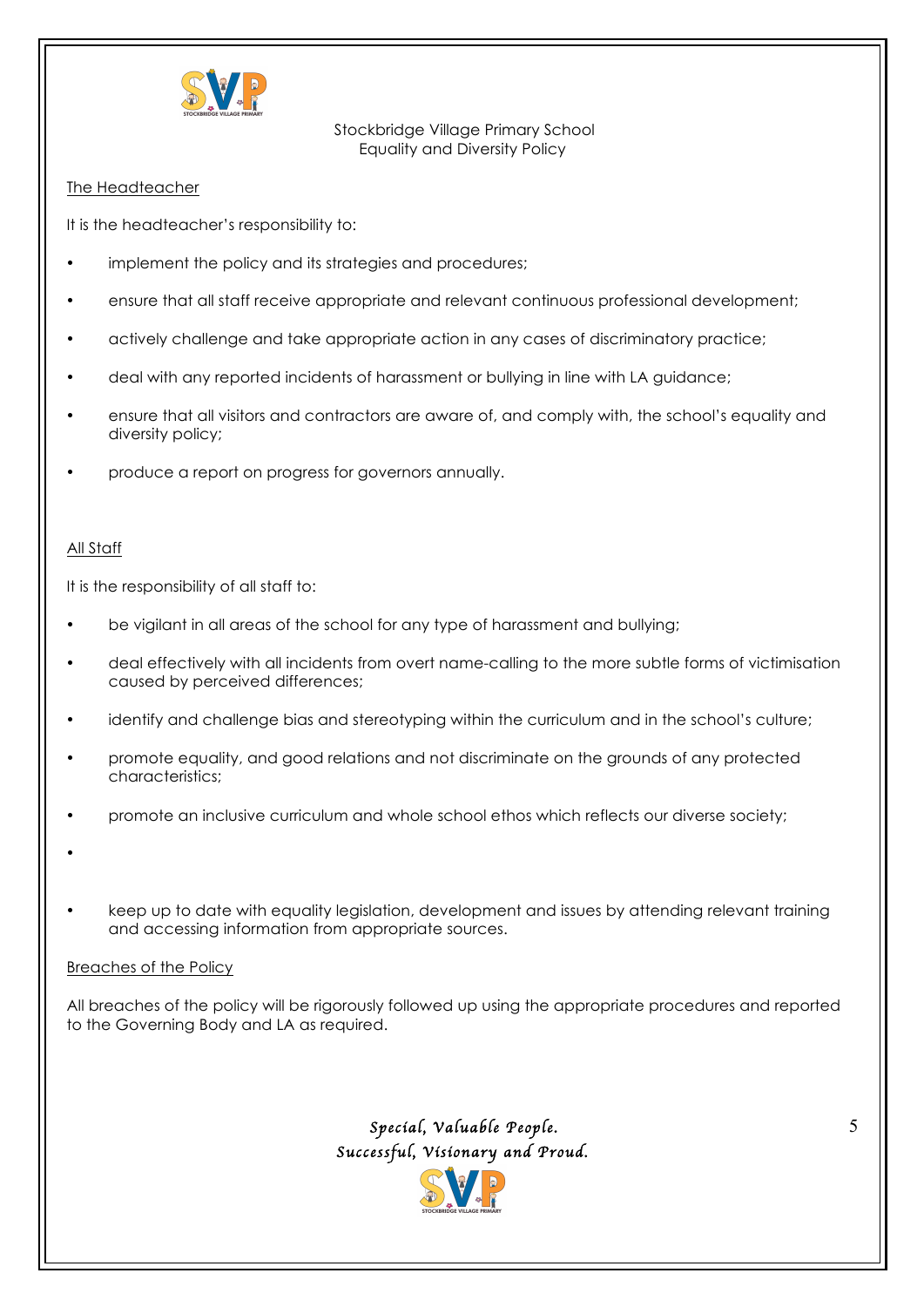

#### **4. Policy Planning and Review**

#### Policy planning and development

- In the planning and development stage of policy-making, we will ensure we have consulted and taken into account stakeholder views.
- All improvement plans will be designed with an element of impact assessment built in to monitor the success of each activity.
- All objectives will be specific and measurable with clear progress evaluation methods.
- There will be a systematic review of the impact of all policies and procedures on equality and diversity to address any areas of inequality. (School will detail some whole school systems. Eg. achievement and attainment will be analysed to ensure progress for all, especially in relation to any identified disadvantaged groups; attendance and exclusion data will be reviewed to ensure no over-representation of any one group.)
- Our target-setting processes ensure appropriate, challenging targets are set in relation to identifiable groups as well as individual pupils / cohorts.

#### Monitoring and Quality Assurance

- Each pupil's progress is monitored and tracked. The resulting data is analysed in respect of gender, race, ability or additional needs, looked-after status.
- In addition to monitoring to rule out any potential disadvantage, quality assurance procedures ensure the school meets its duty to positively promote diversity. (Eg. lesson observations record evidence of differentiation and texts are reviewed to ensure appropriateness and inclusivity.)
- The data collected is used to inform further school planning, target-setting and decision-making.
- The impact of school policies on all aspects of access, admission and exclusion data will be considered.